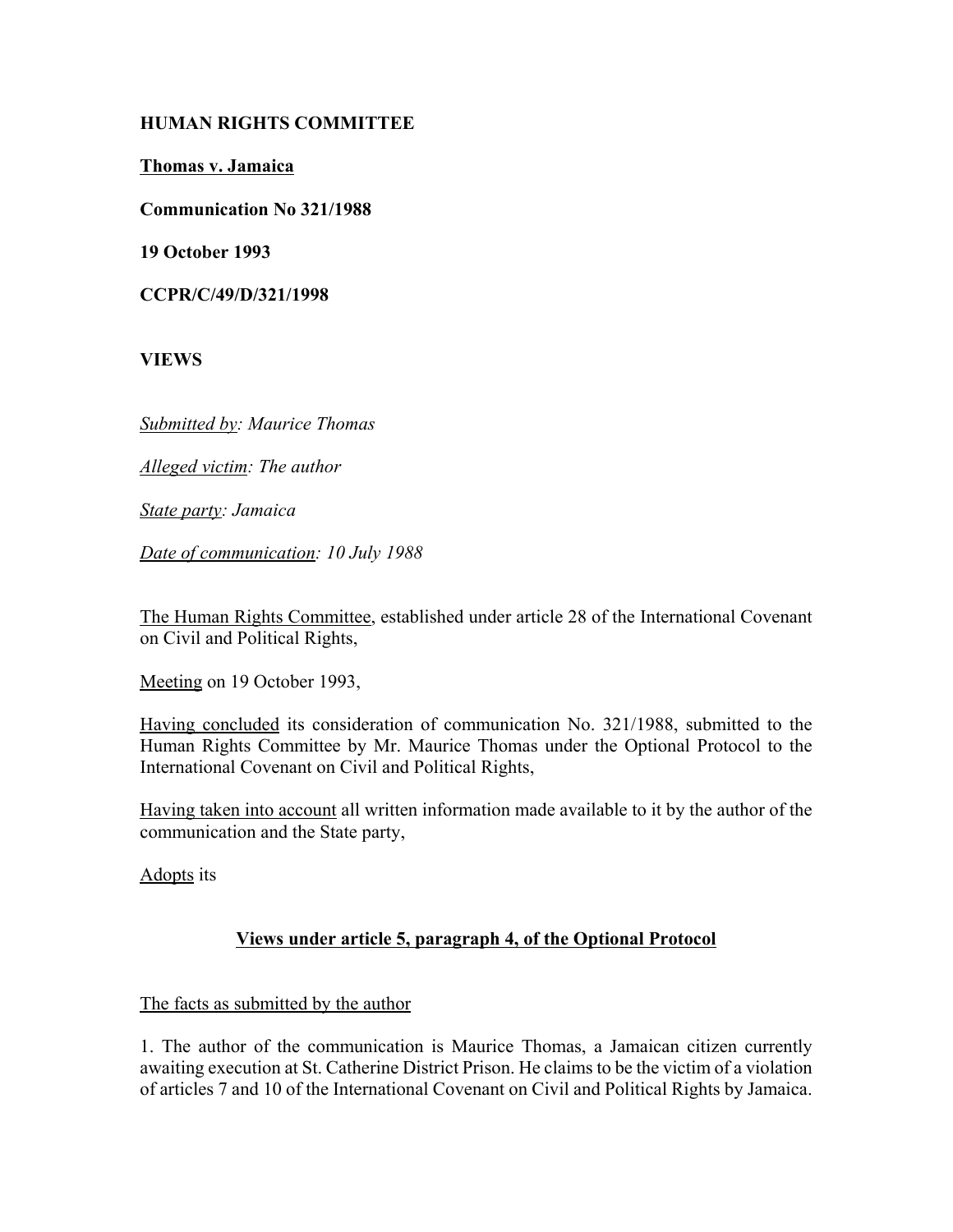2. The author states that on the evening of 9 July 1988, a contingent of soldiers conducted a search in a block of St. Catherine Prison. At the end of their search, some of the soldiers were directed to the death row section where the author and 16 other inmates were detained. The soldiers were accompanied by several prison warders, whom the author mentions by name. Both the soldiers and the warders are said to have maltreated the inmates, including the author. In particular, the author claims that he was severely beaten with rifle butts and that he sustained injuries in his chest, his back, his left hip and his lower abdomen. Moreover, one of the soldiers wounded him in the neck with a bayonet and tore his clothes. The author adds that following the beatings he was thrown back into his cell and left without any kind of medical attention.

# The complaint and exhaustion of domestic remedies

3.1 The author claims that he is the victim of a violation of articles 7 and 10 of the Covenant.

3.2 With regard to the requirement of exhaustion of domestic remedies, the author states that he wrote to the Jamaican Minister of Justice and the Parliamentary Ombudsman. On 6 September 1988, he received a letter from the office of the former, informing him that his complaint was being investigated and that he would be contacted again at a later stage. Since then he has had no further information about the result of the investigation. The Parliamentary Ombudsman also replied to the author, that his complaint would receive "the most prompt attention possible". Notwithstanding further enquiries from the author, the Parliamentary Ombudsman has not contacted him again. The author submits that no Government official has ever visited him in prison in order to investigate the alleged incident.

3.3 The author further contends that, since he lacks the financial means to retain counsel for purposes of filing a constitutional motion to the Supreme (Constitutional) Court of Jamaica, a motion under Sections 17 and 25 of the Jamaican Constitution is not an effective remedy available to him within the meaning of article 5, paragraph 2 (b), of the Optional Protocol.

## The State party's observations

4. The State party contends that the communication is inadmissible for non-exhaustion of domestic remedies, since the author has failed to pursue constitutional remedies available to him. The State party submits that section 17 of the Jamaican Constitution guarantees protection from cruel, inhuman and degrading treatment, and that pursuant to section 25, anyone who alleges that a right protected by the Constitution has been, is being or is likely to be contravened in relation to him may apply to the Supreme (Constitutional) Court for redress.

## The Committee's decision on admissibility

5.1 At its forty-second session, the Committee considered the admissibility of the

a/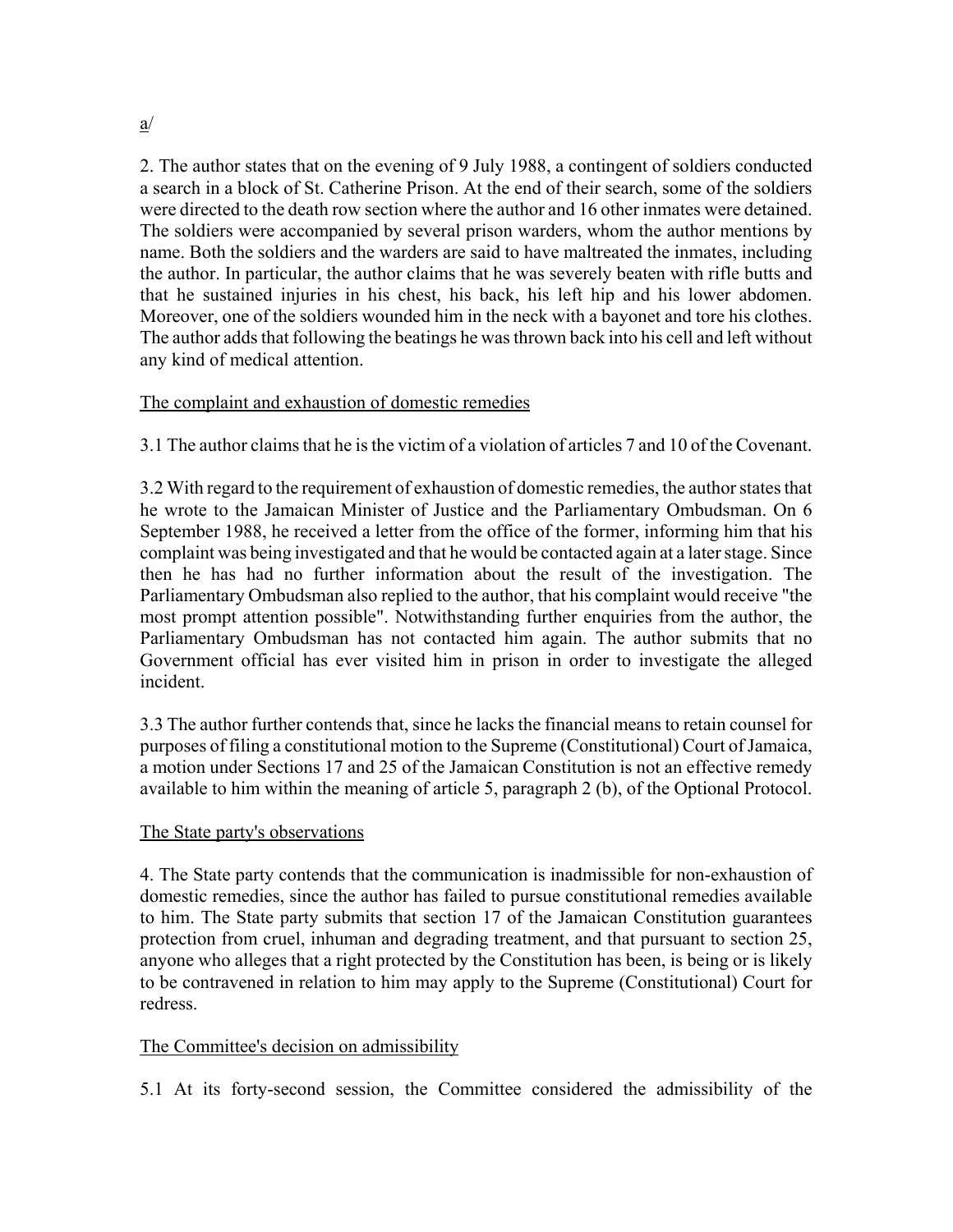communication. It noted that the author had submitted his case to the Inter-American Commission on Human Rights, but that the examination thereof was discontinued on 27 March 1990. The Committee found, therefore, that it was not precluded from considering the author's communication under article 5, paragraph 2 (a), of the Optional Protocol.

5.2 The Committee noted the State party's contention that the communication was inadmissible because of the author's failure to pursue the constitutional remedies available to him. It also noted the author's contention that the remedy indicated by the State party was not a remedy available to him because of his lack of financial means and the unavailability of legal aid for purposes of filing a constitutional motion to the Supreme (Constitutional) Court of Jamaica. The Committee further considered that the author had demonstrated that he had made reasonable efforts through administrative demarches to seek redress in respect of ill-treatment allegedly suffered while in detention. The Committee therefore found that the requirements of article 5, paragraph 2 (b), of the Optional Protocol had been met.

5.3 On 4 July 1991, the Committee therefore declared the communication admissible in so far as it might raise issues under articles 7 and 10 of the Covenant.

## Review of admissibility

6. In its submission dated 16 February 1993, the State party maintains that the communication is inadmissible for non-exhaustion of domestic remedies. It submits that there exists no absolute obligation under the Covenant for a State party to provide legal aid. In this connection, the State party argues that the author's indigence cannot be attributed to the State party and cannot serve as a justification for not exhausting domestic remedies.

7. The Committee has taken note of the arguments submitted to it by the State party and reiterates that domestic remedies within the meaning of the Optional Protocol must be both available and effective. The Committee considers, that, in the absence of legal aid, a constitutional motion does not, in the circumstances of the instant case, constitute an available remedy within the meaning of article 5, paragraph 2 (b), of the Optional Protocol. There is therefore no reason to revise the Committee's earlier decision on admissibility of 4 July 1991.

#### Examination of the merits

8. The State party informs the Committee, by submission of 16 February 1993, that it has ordered investigations into the author's allegations and that it will forward the results to the Committee as soon as they are available. The Committee notes that the State party was informed about the author's allegations on 17 November 1988 and that it has not concluded its investigations some 60 months after the event complained of.

9.1 The Committee has considered the communication in the light of all information made available to it by the parties, as required under article 5, paragraph 1, of the Optional Protocol. The Committee notes that the State party has confined itself to issues of admissibility. Article 4, paragraph 2, of the Optional Protocol enjoins the State party to